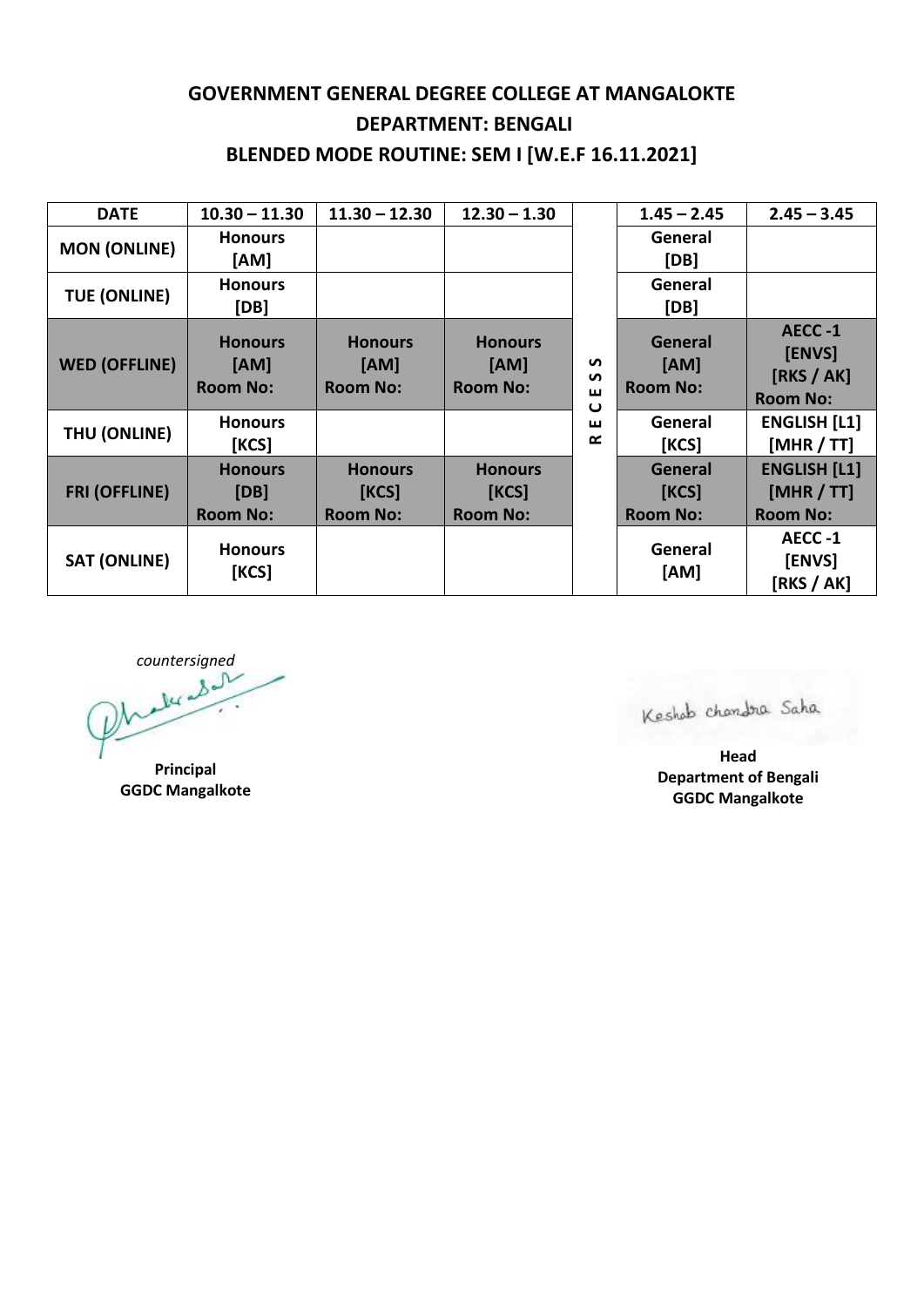## **GOVERNMENT GENERAL DEGREE COLLEGE AT MANGALOKTE DEPARTMENT: BENGALI BLENDED MODE ROUTINE: SEM III [W.E.F 16.11.2021]**

| <b>DATE</b>          | $10.30 - 11.30$ | $11.30 - 12.30$        | $12.30 - 1.30$  |                                 | $1.45 - 2.45$   | $2.45 - 3.45$       |
|----------------------|-----------------|------------------------|-----------------|---------------------------------|-----------------|---------------------|
| <b>MON (ONLINE)</b>  |                 | <b>Honours</b><br>[DB] |                 |                                 |                 | General<br>[AM]     |
| <b>TUE (OFFLINE)</b> | <b>Honours</b>  | <b>Honours</b>         | <b>Honours</b>  | $\mathbf{v}$                    | <b>General</b>  | <b>ENGLISH [L2]</b> |
|                      | [AM]            | [AM ]                  | [KCS]           |                                 | [KCS]           | [MHR / TT]          |
|                      | <b>Room No:</b> | <b>Room No:</b>        | <b>Room No:</b> |                                 | <b>Room No:</b> | <b>Room No:</b>     |
| <b>WED (ONLINE)</b>  |                 | <b>Honours</b>         |                 | S                               |                 | General             |
|                      |                 | [DB]                   |                 | ш<br>$\mathbf \omega$<br>ш<br>≃ |                 | [DB]                |
| THU (ONLINE)         |                 | <b>Honours</b>         |                 |                                 |                 | General             |
|                      |                 | [KCS]                  |                 |                                 |                 | [KCS]               |
| <b>FRI (ONLINE)</b>  |                 | <b>Honours</b>         |                 |                                 |                 | General             |
|                      |                 | [AM]                   |                 |                                 |                 | [AM]                |
| <b>SAT (OFFLINE)</b> | <b>Honours</b>  | <b>Honours</b>         | <b>Honours</b>  |                                 | General         | <b>ENGLISH [L2]</b> |
|                      | [DB]            | [DB]                   | [DB]            |                                 | [DB]            | [MHR / TT]          |
|                      | <b>Room No:</b> | <b>Room No:</b>        | <b>Room No:</b> |                                 | <b>Room No:</b> | <b>Room No:</b>     |

countersigned

**Principal GGDC Mangalkote**

Keshab chandra Saha

**Head Department of Bengali GGDC Mangalkote**